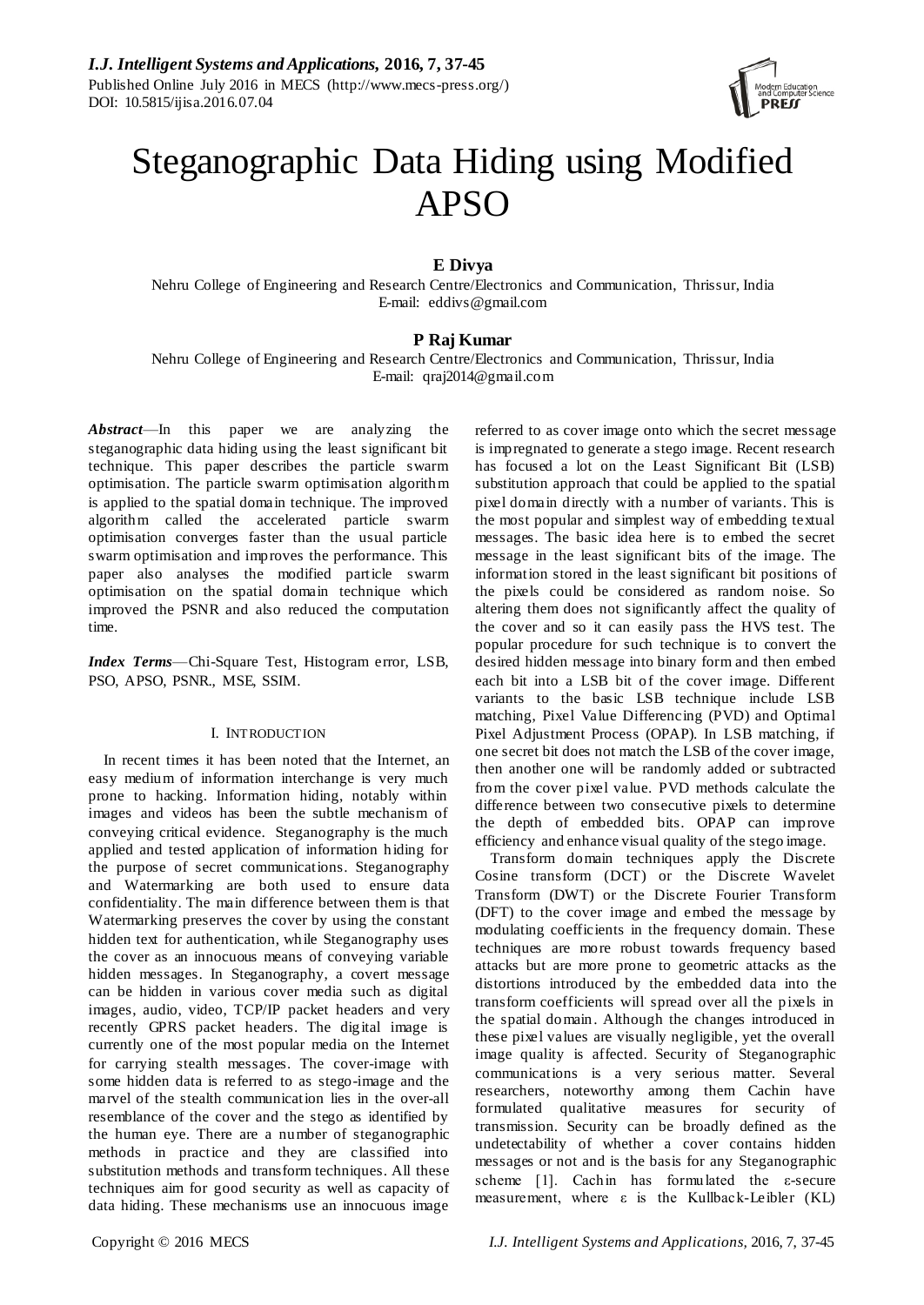divergence between the distribution of the cover image and that of the stego image. This KL divergence introduced by the Steganographic scheme must be as small as possible close to zero. This is the figure of merit used in most data hiding mechanisms. The Image Quality Metrics (IQMs) used are Peak signal to Noise Ratio (PSNR), Mean Square Error (MSE) and Structural Similarity Index (SSIM) and these help to practically compare the stego and the cover [3, 4]. The main aim of the research is to maintain imperceptibility and improve stego quality and also achieve high embedding capacity. Most commonly used Steganographic techniques target the degree of secure encoding as a measure of successful information hiding, due to the reason that steganalytic mechanis ms try to break the data hiding by analyzing some statistical features of the stego that can expose the presence of hidden data. Typically steganalysis methods inspect the histograms of cover and stego for any changes that signal presence of hidden data. More powerful technique involves Chi-square analysis [4, 5].

Particle Swarm Optimization (PSO) is a powerful heuristic algorithm that can be applied for non-linear optimization problems. It is a population based stochastic optimization technique developed in 1995 by Dr. James Kennedy and Dr. Russell Eberhart [6]. PSO algorithm can be used to find optimal solution to numerical and qualitative problems. On the one hand, PSO has roots in bird flocking, fish schooling and swarming theory in particular, and on the other hand, it is closely related to evolutionary computation such as Genetic Algorithms (GA). Compared to GA, it is much simpler, implementation can be done in a few line of coding and has been found to be computationally inexpensive in terms of both memory requirements and speed. Although like most other stochastic optimization schemes, it consumes time, yet, convergence is found to be much easier. A detailed study by Elbeltagi et al has compared other evolutionary based algorithms such as GA, Ant Colony Optimization, and Shuffled Frog Leaping with PSO and concludes that PSO method outperforms the others in terms of success rate, solution quality and processing time [12].

Similar to Particle Swarm optimization the accelerated particle swarm optimization is also simple but it converges faster compared to this simple particle swarm optimization[7]. Since accelerated particle swarm optimization converges more faster, accelerated particle swarm optimization along with mutation operator improves the performance and decreases the computation time.

#### II. LEAST SIGNIFICANT BIT METHOD

Least significant Bit method (LSB) is one of the simplest and greatly used methods in steganography. Here the least bit is interchanged with a single bit of secret image. Here the message is stored in the LSB of each pixel value of cover image. When converting an analog image to digital format, we usually choose between three different ways of representing colours:

- 24-bit colour: every pixel can have one in 2^24 colours, and these are represented as different quantities of three basic colours: red (R), green (G), blue (B), given by 8 bits (256 values) each.
- 8-bit colour: every pixel can have one in 256 (2^8) colours, chosen from a palette, or a table of colours.
- 8-bit gray-scale: every pixel can have one in 256 (2^8) shades of gray

Let's see the pixels before the insertion for a 24 bit:

# **10000000,10100100,10110101,10110101,11110011, 10110111,11100111,10110011,00110011**

We need to hide a value say 30 whose binary is  $11110$ which after embedding becomes

**10000001,10100101,101101001,10110101,1111001**

### **10110111,1110011,11011001,10011001**

Let's see the pixels before the insertion for a 8 bit:

- **10000000, 10100100, 10110101,10110101,**
- **11110011,10110111, 11100111, 10110011**

We need to hide same value say 30 which after embedding becomes

# **1000000, 10100101, 10110101, 10110101,**

**11110010, 10110111, 11100111,10110011**

In both cases only three bits changed according to the message data, this small change is not visible to the normal human eye. So this method is more easy to implement but it is more vulnerable to attack.LSB method has good payload capacity and takes less time. Here the message can be protected by using two way key.LSB generally uses BMP images.

#### *Algorithm for LSB*

**0,**

- Step 1. Read the cover image and the secret message or image to hide
- Step 2. Convert the message into binary bit stream.
- Step 3. Embedding the secret data using LSB operation.
- Step 4. Get the inverse transform. Step5: Write the stego image.

## III. PARTICLE SWARM OPTIMISATION

It is a optimisation technique proposed by Kennedy and Ebherhart in the year 1995 .The algorithm simulates the behaviour of bird flock flying in multidimensional space(like they fly in the sky for better food) search of food or for optimum place by adjusting their movements for a better place. The computation is similar to Genetic algorithm. Each particle or individual in the population (swarm) represents a potential solution. These particles

Copyright © 2016 MECS *I.J. Intelligent Systems and Applications,* 2016, 7, 37-45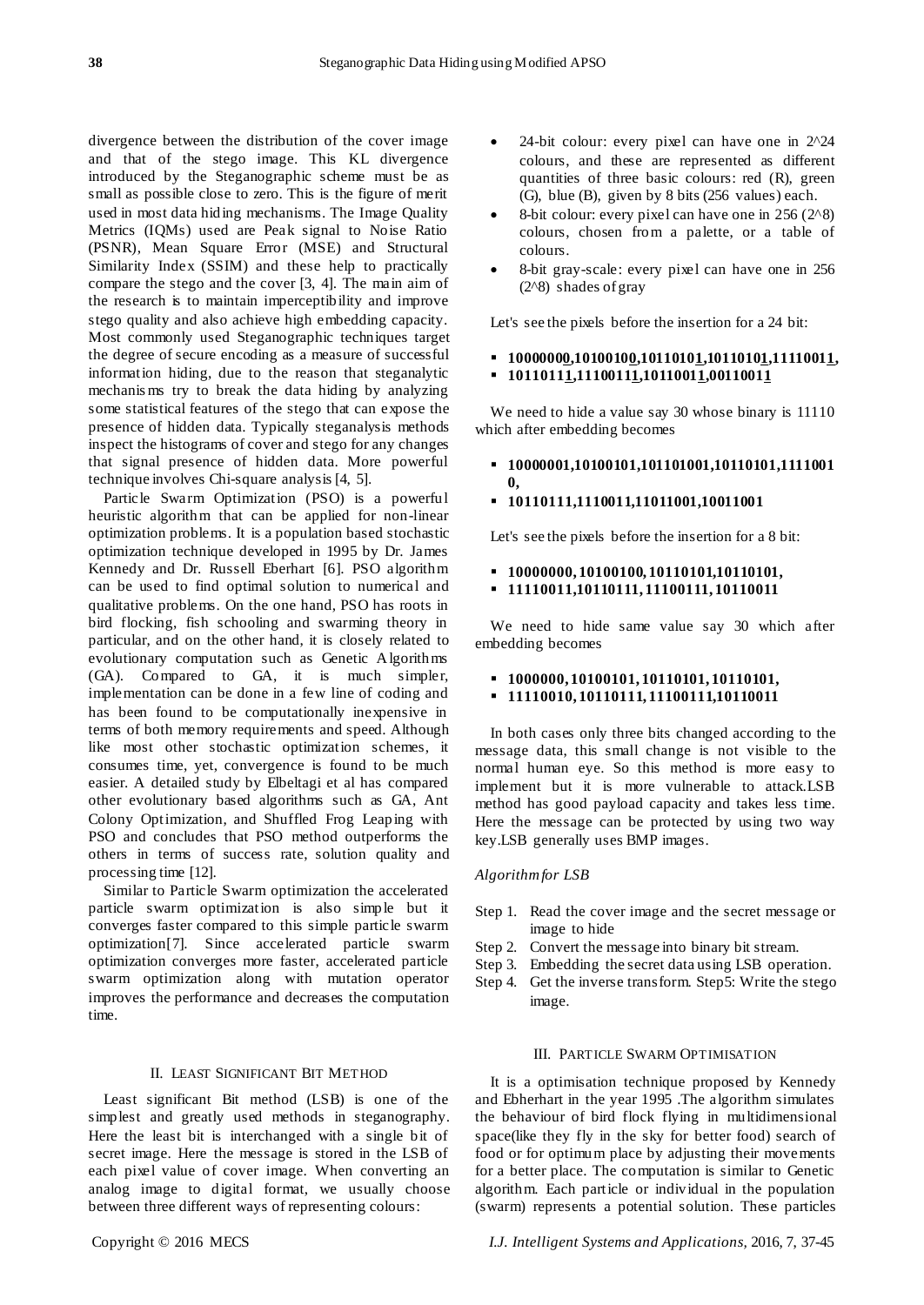are flying through a multidimensional search space, where the position of each particle is adjusted according to its own experience and that of its neighbours. The swarm or particles are initialised randomly and then search for optimal solution. All the particles have fitness values which are calculated by the objective function to be optimised and have velocities which direct the movement of the particles. Let  $X_i$  denote the position of the particle and this position is changed by adding a velocity component V<sub>i</sub> to it.

$$
V_i = w * V_i + c_1 * rand_1 * (pbest_i - X_i) + c_2 * rand_2 * (gbest_i - X_i)
$$
  
(1)

$$
V_i = X_i + V_i \tag{2}
$$

The experiential knowledge of a particle is generally referred to as the cognitive component, which is proportional to the distance of the particle from its own best position found since the first time step. The socially exchanged information is referred to as the social component of the velocity equation. c1 and c2 are the cognitive and social components and c1+c2 can be maximum upto 4. The personal best position *pbest*  associated with particle i is the best position the particle has visited since the first time step. *gbest* is the global best position for the PSO.r1 and r2 are the two random numbers in the range  $[0,1]$ . C \*W is the inertia weight introduced to control and balance the exploration and exploitation trade off. W changes according to the number of iteration and the maximum value of w achieved is 0.99.C is taken to be 1.

The following objective functions will be minimized by PSO. Fitness $(C, S)$  = PSNR $(C, S)$  where, C and S are original and stego images respectively.

A cover image is loaded in which the secret message is to be embedded. To begin with, simple LSB substitution method is applied on the cover and the resulting stego image is obtained [8].The difference between the cover image and the obtained stego image is calculated through the image quality measures such as Mean Square Error (MSE),Peak Signal to Noise Ratio (PSNR) and Structural Similarity index (SSIM). These measures are computed using MATLAB which takes as input the original cover image and the stego image [8]. After that, in order to improve the image quality, PSO algorithm is run on the image in order to get the best optimized positions in the form of 2D coordinates of the image pixel values where hiding of message bits can be done. The objective function for the PSO is set keeping in mind that an ideal objective function should be able to correctly identify and minimize the three factors of the image quality: i) the amount of image distortion ii) the type of distortion, and iii) the distribution of error [22]. To apply the algorithm the following steps were utilized:

#### *Algorithm For PSO*

Step 1. Start the iteration.

Step 2. Generate the number of particles and velocities,

intialise the population.

- Step 3. For each iteration find the global best position and local best for each iteration.
- Step 4. Update the velocity and position using equation 1 and 2.

Step 5. Stop the iterations.

#### IV. ACCELERATED PARTICLE SWARM OPTIMISATION

PSO is similar to genetic algorithm but is not complex like genetic algorithm.It has shown good performance improvement when applied to data hiding algorithms.There are many variants of PSO. Till now the variants in PSO has been studied.The accelerated particle swarm optimisation is a variant of PSO.But compared to PSO it has shown faster convergance.APSO was developed by Xin She Yang in 2010.

The movement of swarming particles has a global best position and local best position.The PSO uses both the global best and local best to update the particle velocity and position.The individual best is used to increase the diversity in the search space and there is no compulsion in using this so in APSO we are concentrating only on the global best position so that convergance will be fast.

In APSO we can update the position and velocity using the simpler equation given below

$$
V_i = V_i + \alpha \varepsilon_n + \beta * (gbest_i - X_i)
$$
\n(3)

 $\varepsilon_n$  is a random vector in the interval  $(0,1)$ .

$$
V_i = X_i + V_i \tag{4}
$$

The rate of convergance increases with the above equation but the rate of convergance can be further increased by the particle in single step

$$
X_{i+1} = (1 - \beta)X_i + \alpha \varepsilon_n + \beta * (gbest_i - X_i)
$$
 (5)

Where the  $\alpha$  ranges from 0.1 to 0.4 and  $\beta$  ranges from 0.1 to 0.7

In the above equation we are taking only the global best into consideration so to increase the performance we can apply the cauchy mutation which considers only the global best.

# *Cauchy Mutation*

There are many variants of PSO cauchy mutation is one of these.But one of the problem found in the PSO is that it easily fall to local optima.Once it falls to the best optima it can converge faster.Since APSO uses only the global best the cauchy mutation when applied improves the performance.

$$
f(x) = \frac{1}{\sqrt{1}} * \frac{t}{\sqrt{t^2 + x^2}}
$$
 (6)

and the cauchy distribution function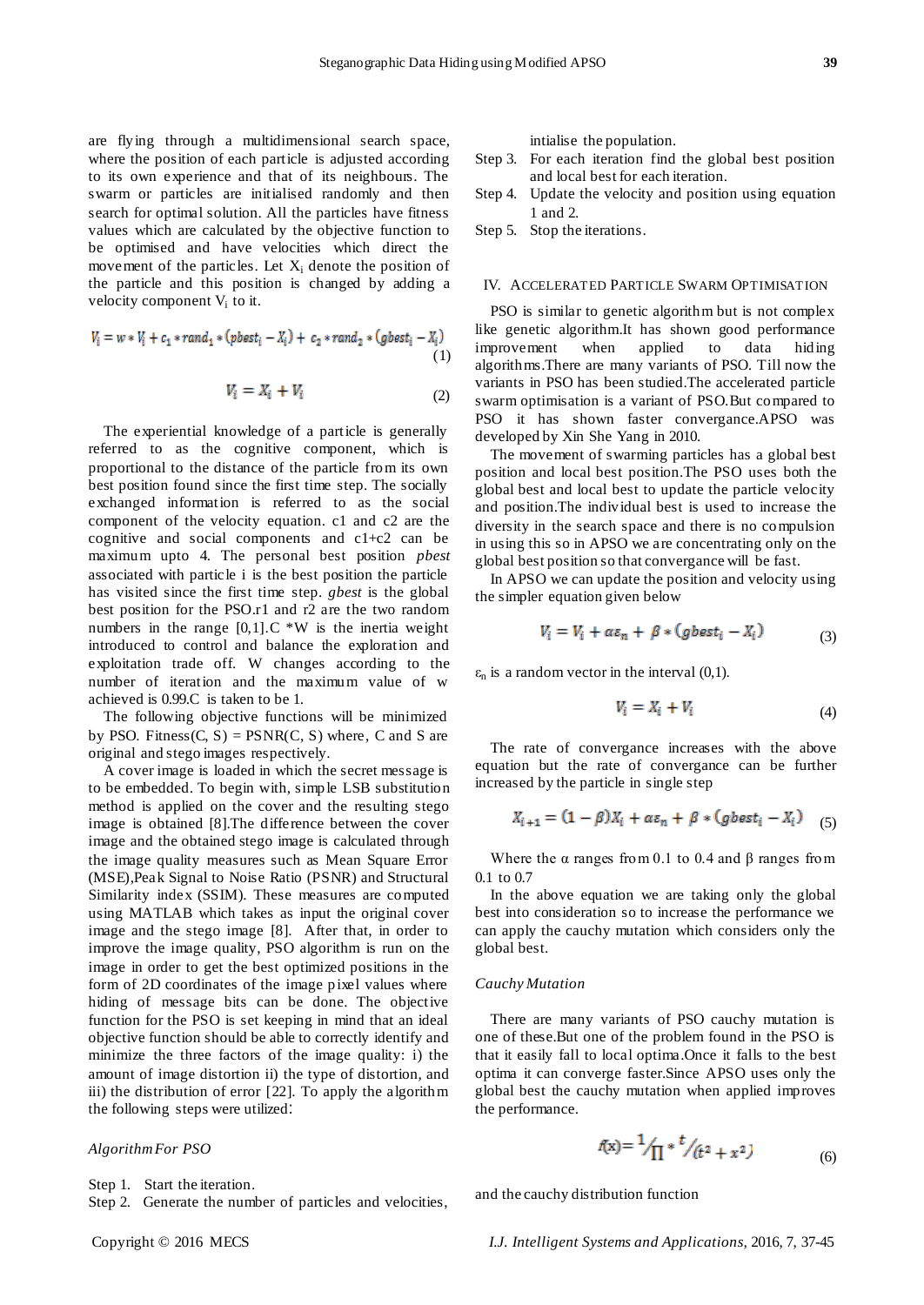$$
F(x) = \frac{1}{2} + \frac{1}{\Pi} \arctan\left(\frac{x}{t}\right)
$$
\n<sup>(7)</sup>

The mutation operator increases the probability from escaping to local optima.Through the cauchy mutation the whole particle moves to the global best in every generation.

$$
W_i = \sum_{j} V_{(i)(j)} / (popsize)
$$
\n(8)

Where  $W(i)$  is a weight vector within the interval  $W_{max}$ ,  $W_{max}$ ],  $V(j)(i)$  is the velocity vector and popsize is the poulation size of the particle.The global best position is calculated as given below:

$$
gbest_i = gbest_i + W_i * N(x_{min}, x_{max})
$$
 (9)

Where N is a cauchy distributed function with scale parameter t=1 and  $N(x_{min}, x_{max})$  is a random number.

Here the aim is to decrease the computation time and improve the PSNR.So,the following steps are followed:

# *Algorithm For APSO*

Step 1. Start the iteration.

- Step 2. Generate the number of particles and velocities, intialise the population.
- Step 3. For each iteration find the global best position.
- Step 4. Update the velocity or position using equation 3 or 5.
- Step 5. Apply global the Cauchy mutation operator using equation 9.
- Step 6. Stop the iterations.

#### V. PERFORMANCE MATRICES

Performance of the above techniques are compared using the Mean square error, Peak signal to noise ratio and computation time.

(i). Mean Square Error

The Mean Square Error (MSE) and the Peak Signal to Noise Ratio (PSNR) are the two error metrics used to compare image compression quality. The MSE represents the cumulative squared error between the compressed and the original image

$$
MSE = \frac{1}{W * H} \sum_{i=1}^{W} \sum_{j=1}^{H} ([S(i, j) - C(i, j)])^2
$$
(10)

Where  $S(i, j)$  and  $C(i, j)$  represent the pixel gray values of the stego-image and the cover-image in the position (i, j) respectively, and W and H represent the pixel numbers of the width and the height of the cover-image respectively.

(ii). Peak Signal to Noise Ratio

To compute the peak signal to noise ratio (PSNR), the the following equation holds:

$$
PSNR = 10 * log_{10} \left( \frac{255 * 255}{MSE} \right)
$$
 (11)

# (iii). Structural Similarity Index

The main issue with PSNR is its inflexibility to image transformations [13] and so the Structural Similarity between the Cover and Stego is to be taken recourse to.

Structural Similarity Index (SSIM) measures [9, 13] the similarity between two images and is quantitatively stated as:

$$
SSIM(x, y) = \frac{2(\hat{x}\hat{y} + c_1)(2\sigma_{xy} + c_2)}{(\hat{x}^2 + \hat{y}^2)(\sigma_x^2 + \sigma_x^2 + c_2)}
$$
(12)

Where x and y are corresponding windows of the same size of the original and stego images and  $\hat{x}$  and  $\hat{y}$  are the corresponding averages of x and y respectively.

 $\sigma_x^2$  and  $\sigma_x^2$  are the corresponding variances of x and y and  $\sigma_{xy}$  is the covariance of x and y.

 $c_1$  and  $c_2$  are appropriate constants.

## VI. SECURITY OF DATA HIDING-STEGANALYSIS

It is the method to detect presence of any embedded data.The purpose of steganalysis is to find any secret message in an image.Many researches are going on in this area.So it is said to be successful if an image contains message or not.It may also find information of the image,hidden message and type of embedding algorithm based on the typeof method.There are many steganalysis methods available.But each is specific to a particular method.Here the two steganalysis technique basically the histogram attack and chisquare attack is analysed.

A) Histogram Attack

Histogram analysis is done visually by plotting the histogram of both stego and cover and analysis is done using this histogram plots.

# B) Chisquare Attack

It was suggested by Andreas Westfeld and Andreas Pfitzmann in the year of 1999.It compares the statistical properties of the stego image with that of expected statistical properties cover image.

The average number of each pair of values is given by

$$
N_i = \frac{n_i + n_{i+1}}{2}
$$
 (13)

And the chi-square is calculated using the formula

$$
X^2 = \frac{n_i + N_i}{n_i} \tag{14}
$$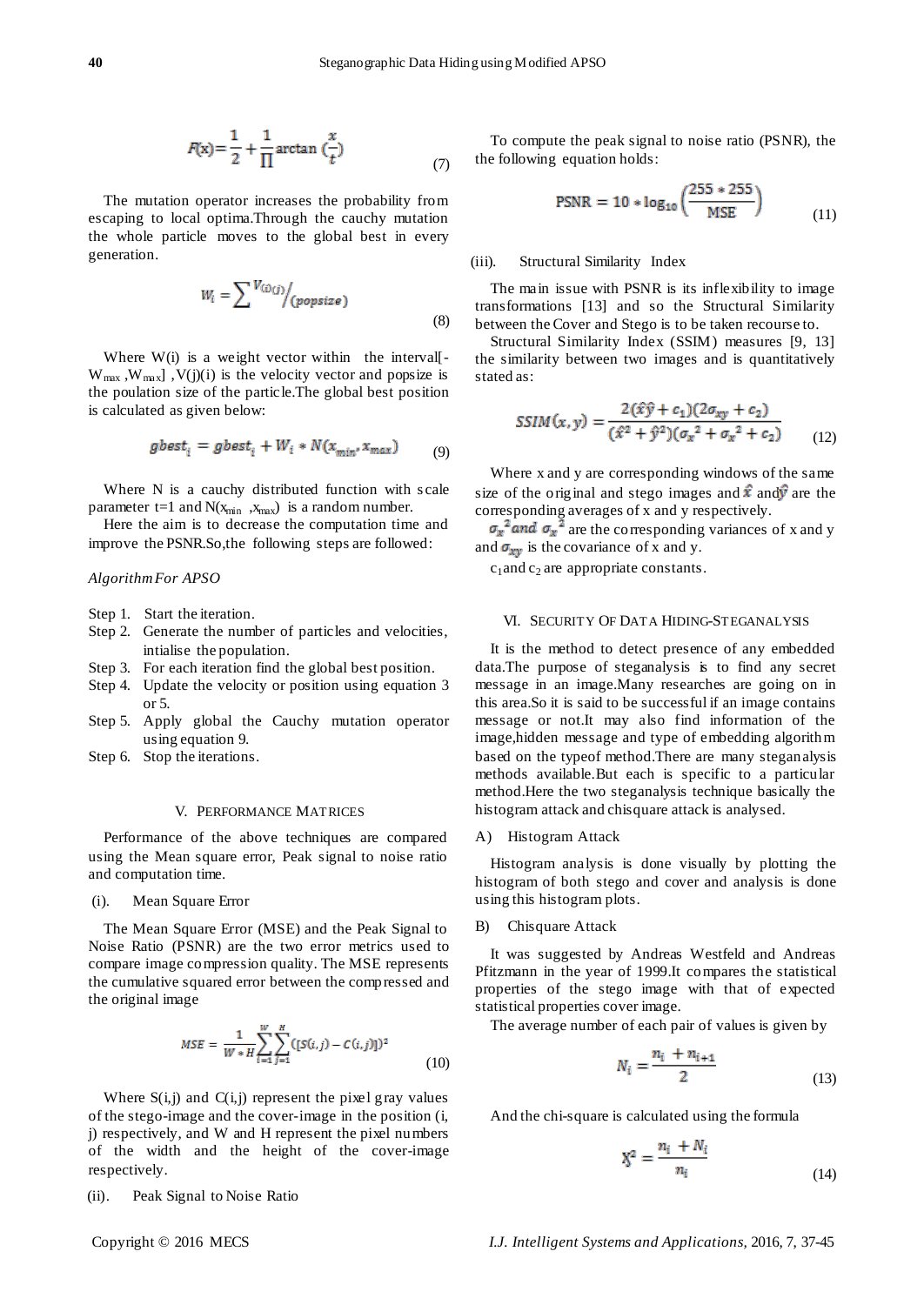The chi-square result is based on the dissimilarity and is considered as an apt thing and provides a quantifiable result.

#### VII. RESULTS AND DISSCUSIONS

The experiments were conducted on MATLAB IDE using the standard 8-bit gray scale images and the payload [8] for the LSB embedding with and without PSO to test the efficacy of the optimization. Four grayscale images of were used in the experiments. A message of length 72 characters was deployed. To begin with the simple LSB hiding technique [8] is applied and the values of the various image quality measures are calculated.

The image quality measures used to measure the image quality of the obtained stego image are Mean Square Error (MSE), Peak Signal to Noise Ratio (PSNR) and Structural Similarity Index (SSIM). Then the PSO approach was applied after finalizing the objective function. The various parameters in the PSO function were set by using the approach advocated in [9,23] and PSO is run in order to minimize the objective function. The number of iterations was initially fixed for 1000 with number of particles as message size. Convergence was an issue and a lot of parameter tweaking was used to get worthwhile results. An array is created that stores the XY indexes corresponding to the global best value for every iteration. The resulting pixel coordinates are then used for hiding the message to get the stego image after embedding the message bits using the basic LSB algorithm. Then again the IQMs are estimated. Several trials were made with the four basic images and the results are tabulated below. The computing times were generally more with the optimization used. The results show that the optimization approach yields lesser Mean Square Error in each case of the image used for the given payload and there is appreciable improvement in the PSNR as well as the SSIM.

| Image         | Simple LSB Without PSO |             |             | LSB with PSO |             |             |
|---------------|------------------------|-------------|-------------|--------------|-------------|-------------|
|               | <b>MSE</b>             | <b>PSNR</b> | <b>SSIM</b> | <b>MSE</b>   | <b>PSNR</b> | <b>SSIM</b> |
| Airplane      | 0.4236                 | 51.8612     | 0.9972      | 0.3694       | 52.4558     | 0.9984      |
| Lena          | 0.4168                 | 51.9315     | 0.9987      | 0.3946       | 52.1692     | 0.9992      |
| <b>Baboon</b> | 0.5407                 | 50.8012     | 0.9949      | 0.5123       | 51.0355     | 0.9964      |
| Cat           | 0.4350                 | 51.7459     | 0.9902      | 0.3874       | 52.2492     | 0.9907      |

The Chi square attack is very simple and has been advocated to prove the security of proposed method. The purpose of this attack is to show that the probability of distribution of zeros and ones in stego-image and find the statistical evidence that is left by the embedding process [5]. The result of probability will be 50% that means half of the numbers of bits are zero or one when the bits generates randomly in secret message. Pair of value (POV) is one of the results of an embedding algorithm which means the values of the pixel were embedded into one another. POV is a detection algorithm which is designed to perform chi-square attack on image and the output is the probability of embedding [24]. The chi square algorithm is performed in MATLAB for the series of cover and stego images, considering both the conventional and PSO based results.



When the optimization scheme was used to hide the data results shows that the technique based on Particle Swarm Optimization achieves high data embedding capacity and minimizes distortion between cover image and the stego image and provide good security of data hiding

The results above compared the simple LSB and LSB with PSO. From the results it revealed that PSO gives higher PSNR rather than simple LSB. The results below compares the LSB with simple PSO and with modified PSO. The message length increased to a 565 character. The text message was embedded in cover using simple LSB, LSB with PSO and LSB with modified PSO. The results are compared and tabulated below.100 of iterations was used both for PSO and APSO. The PSO gave better PSNR after 100 iterations.

But to converge faster we are going for accelerated PSO. To improve the performance further the Cauchy mutation operator is applied to it. Cauchy mutation also converges faster and speeds up the process.

The table below reveals the modified PSO algorithm gave the better PSNR than simple PSO. The computation time and mean square error also decreased showing the algorithm offers high payload size.

The simulation results of the images Babbon, lena and cameraman with their corresponding histogram plots of both stego and cover are shown below. Both cover and stego images doesn't show any difference visually even after embedding 565 character word.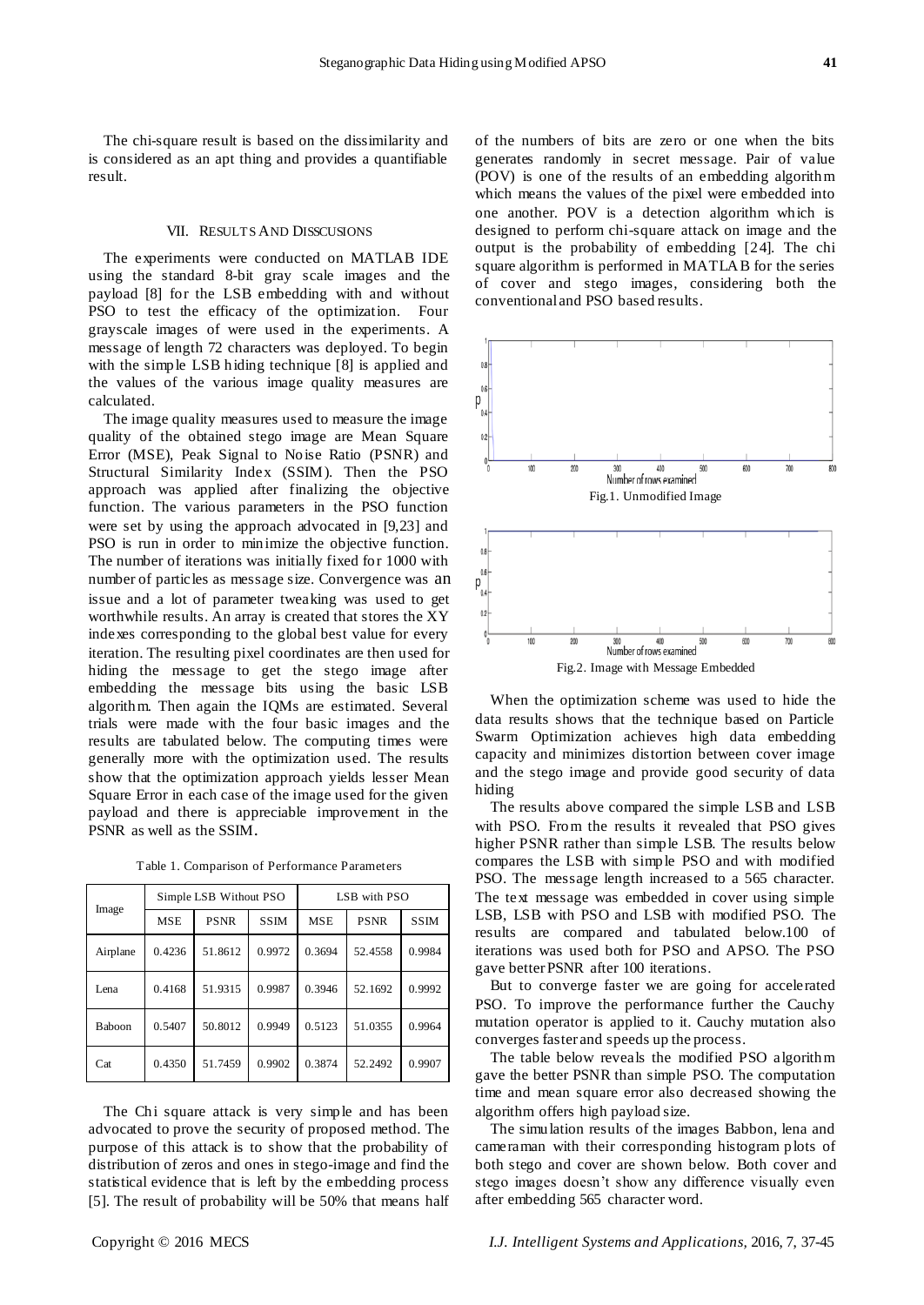

Fig.3. Simulation Result of Baboon using LSB PSO



Fig.4. Simulation Result of Cameraman using LSB PSO



Fig.5. Simulation Result of Lena using LSB PSO



Fig.6. Simulation Result of Baboon using LSB Modified APSO



Fig.7. Simulation Result of Cameraman using LSB Modified APSO



Fig.8. Simulation Result of Lena using LSB Modified APSO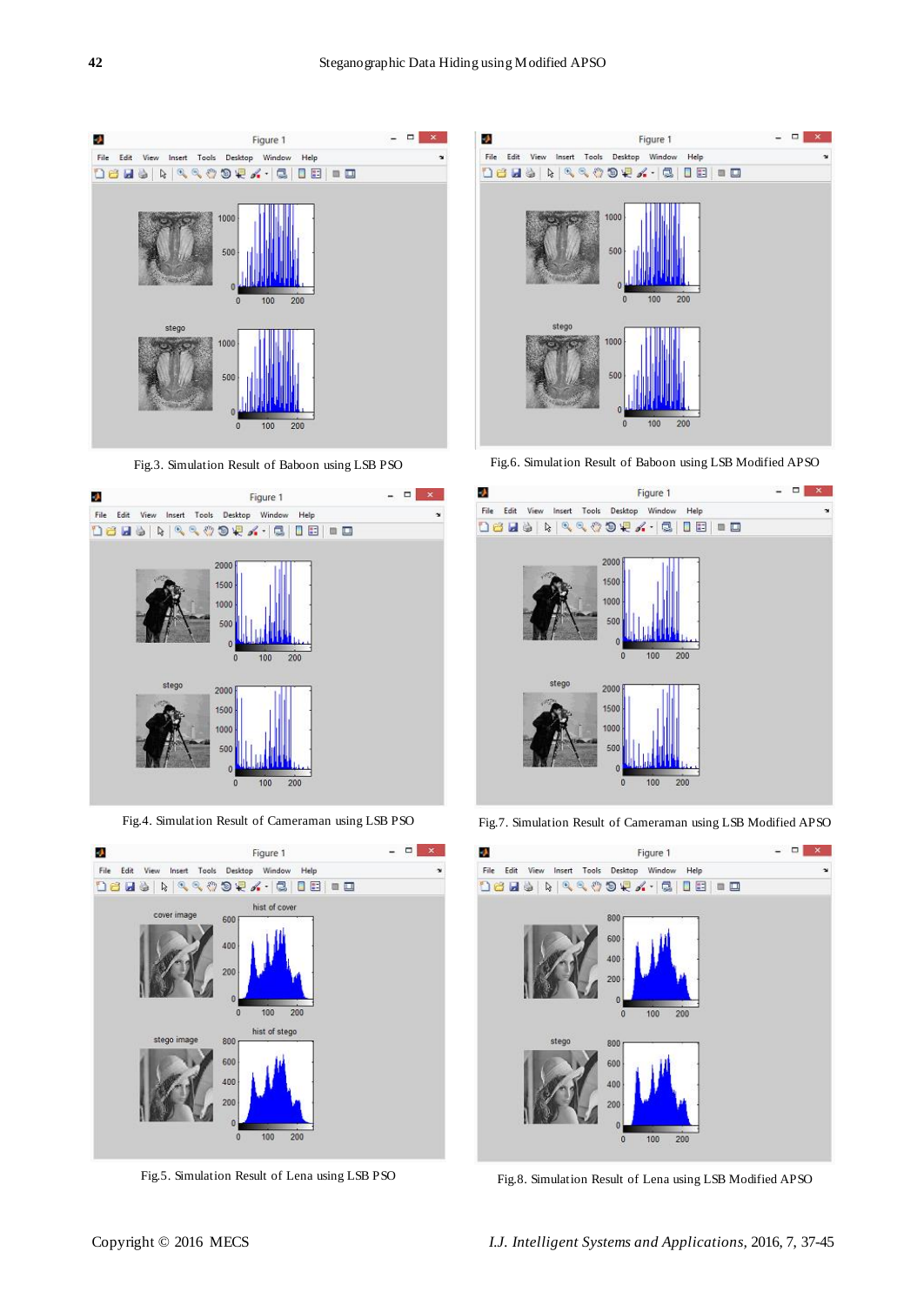| <b>IMAGE</b>  | Simple LSB | Simple PSO | Modified APSO |
|---------------|------------|------------|---------------|
| <b>Baboon</b> | 49.9304    | 69.611     | 73.05         |
| Cameraman     | 49.9811    | 69.66      | 73.43         |
| Lena          | 50.3016    | 69         | 73.14         |

Table 2. Comparison of PSNR

Table 3. Comparison Of MSE

| <b>IMAGE</b> | Simple LSB | Simple PSO | Modified APSO |
|--------------|------------|------------|---------------|
| Baboon       | 0.66       | 0.0052     | 0.0032        |
| Lena         | 0.6582     | 0.0064     | 0.0030        |
| Cameraman    | 0.6114     | 0.0055     | 0.0032        |

Table 4. Comparison of Computation Time (in seconds)

| <b>IMAGE</b> | Simple LSB | Simple PSO | Modified APSO |
|--------------|------------|------------|---------------|
| Baboon       | 0.424      | 24.49      | 21.5          |
| Lena         | 0.425      | 24.2       | 21.5          |
| Cameraman    | 0.4250     | 25.019     | 22.5          |

In order to check the security of data hiding using the modified PSO,analysis of all the algorithm was carried out.The histogram analysis was done visually by plotting the histogram of the cover image and stego image. The histogram plots of all the results reveals the embedded message cannot be detected visually. Histogram test gave gave zero error for PSO and APSO. This is where the histogram analysis or the first order statics fails so the second order statics, i.e, the chi-square test is applied for checking the security.

The chi-square test reveals that the modified APSO is more secure compared to the simple LSB and LSB PSO

|  |  | Table 5. Comparison of Histogram Test |  |
|--|--|---------------------------------------|--|
|--|--|---------------------------------------|--|

| <b>IMAGE</b> | Simple LSB | Simple PSO | Modified<br><b>APSO</b> |
|--------------|------------|------------|-------------------------|
| Baboon       | 63.9707    |            |                         |
| Lena         | 64         |            |                         |
| Cameraman    | 64         |            |                         |

|  |  | Table 6. Comparison of Chi-Square Test |  |
|--|--|----------------------------------------|--|
|--|--|----------------------------------------|--|

| <b>IMAGE</b> | Simple LSB | Simple PSO | Modified APSO |
|--------------|------------|------------|---------------|
| Baboon       | 246.7      | 16.62      | 13.7413       |
| Lena         | 1221.36    | 82.2954    | 68.0169       |
| Cameraman    | 1723.7     | 427.266    | 352.52        |





Fig.10.Comparison of Computation Time Graph for LSB, PSO, APSO

The text message was used to hide in the cover image. Instead of using a text message an image can also be hidden in an image. The zebra image was hidden in both Baboon and Cameraman test images. The simulation results of modified APSO are provided below. The performance of all the three, i.e, simple LSB, PSO and modified APSO of hiding an image is tabulated below. The security of data hiding was also analyzed for the above three.



Fig.11. Simulation Result of Babbon Hiding Zebra using LSB Modified APSO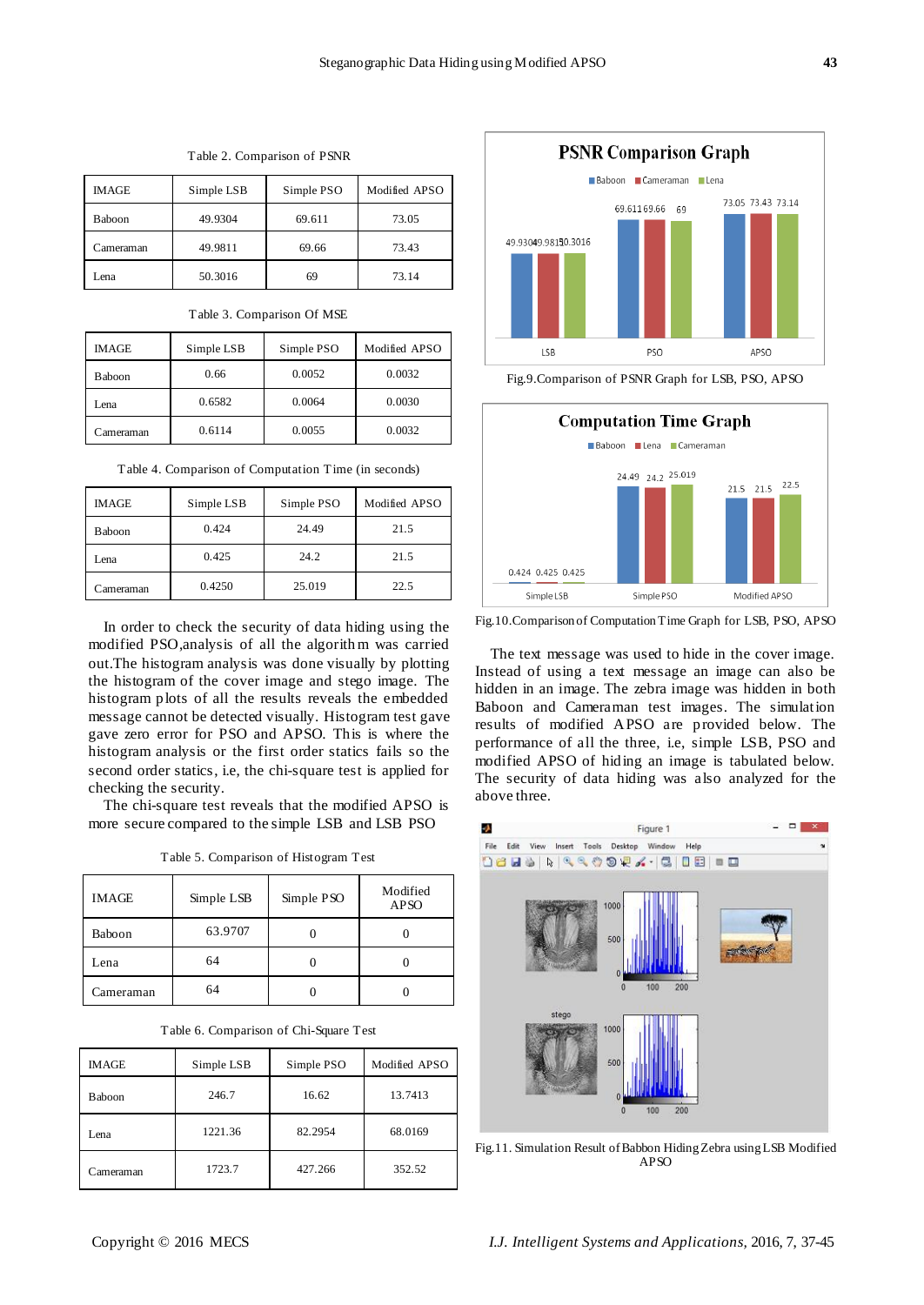

Fig.12. Simulation Result of Cameraman Hiding Zebra using LSB Modified APSO

| IMAGE     | Simple LSB | Simple PSO | Modified APSO |
|-----------|------------|------------|---------------|
| Baboon    | 55.4992    | 75.9       | 78.89         |
| Cameraman | 56.1697    | 76.611     | 79.58         |

Table 7. Comparison of PSNR

|  |  |  | Table 8. Comparison of MSE |  |  |
|--|--|--|----------------------------|--|--|
|--|--|--|----------------------------|--|--|

| IMAGE         | Simple LSB | Simple PSO | Modified APSO |
|---------------|------------|------------|---------------|
| <b>Baboon</b> | 0.1847     | 0.0017     | 0.00154       |
| Cameraman     | 0.1583     | 0.0014     | 0.00132       |

Table 9. Comparison of Computation Time

| IMAGE     | Simple LSB | Simple PSO | Modified APSO |
|-----------|------------|------------|---------------|
| Baboon    | 0.533      | 53.6       | 46.54         |
| Cameraman | 0.575      | 52.05      | 47.55         |

Table 10. Comparison of Histogram Test

| IMAGE     | Simple LSB | Simple PSO | Modified APSO |
|-----------|------------|------------|---------------|
| Baboon    | 63.97      |            |               |
| Cameraman | 64         |            |               |

Table 11. Comparison of Chi-Square Test

| <b>IMAGE</b> | Simple LSB | Simple PSO | Modified APSO |
|--------------|------------|------------|---------------|
| Baboon       | 246.7      | 13.74      | 13.7413       |
| Cameraman    | 1723.7     | 352.1      | 352.52        |

#### VIII. CONCLUSION

The main objective of this work was to apply optimization to hide the secret data messages effectively within innocuous cover images to ensure good hiding capacity, good security, distortion less transmission and effective recovery of the hidden messages without corruption. The optimization scheme used was Particle Swarm Optimization that provides the best pixel positions in the cover image that can be used to embed the secret message bits so that less image distortion occurs. The image quality measures were calculated to compare the results of simple LSB hiding in random pixels without using PSO algorithm and with the method based on PSO. Experimental results show that the technique based on Particle Swarm Optimization achieves high data embedding capacity and minimizes distortion between cover image and the stego image and provide good security of data hiding.

The modified APSO converges faster than the PSO and when applied to LSB improved the performance (PSNR) and also decreased the computation time. This modified APSO improves PSNR as well as decreases the computation time. This algorithm is also having high payload capacity and high security. This can further be applied to other techniques and also in audio, videos, artificial and neural network.

# ACKNOWLEDGMENT

This work is a part of the first author's master research work done under the auspices of nehru college of engineering and research centre. the first author expresses her gratitude to prof.p.rajkumar, for his much valued guidance.

#### **REFERENCES**

- [1] A. P. Fabien, R. J. Anderson, and M. G. Kuhn. Information hiding–a survey. *Proceedings of IEEE Special Issue on Protection of Multimedia Content*, 87 (1999)7, 1062–1078.
- [2] Ingemar J. Cox et al., Digital Watermarking and Steganography, Morgan Kaufmann, Burlington, USA, 2008.
- [3] C. Cachin, "An information-theoretic model for steganography,‖ Proc.2nd International Workshop Information Hiding LNCS 1525, pp. 306–318, 1998.
- [4] Mehdi Kharrazi, Husrev T. Sencar, Nasir Memon, "Image Steganography: Concepts and Practice", WPSC/Lecture Note Series, pp.3, April, 2004. Source: www2.ims.nus.edu.sg/preprints/ab2004-25.pdf.
- [5] Chandramouli, R., M. Kharrazi, and N. Memon, Image Steganography and Steganalysis: Concepts and Practice
- [6] J. Kennedy and R.C. Eberhart, Particle Swarm Optimization, Proceedings of IEEE International Conference on Neural Networks, IEEE Service Centre, Piscataway, nJ, vol. 5, no. 3. pp. 1942-1948, 1995.
- [7] X.Li, J.Wang, A Steganographic method based upon JPEG and Particle Swarm Optimization, Information Sciences 177 (2007) 3099-3109.